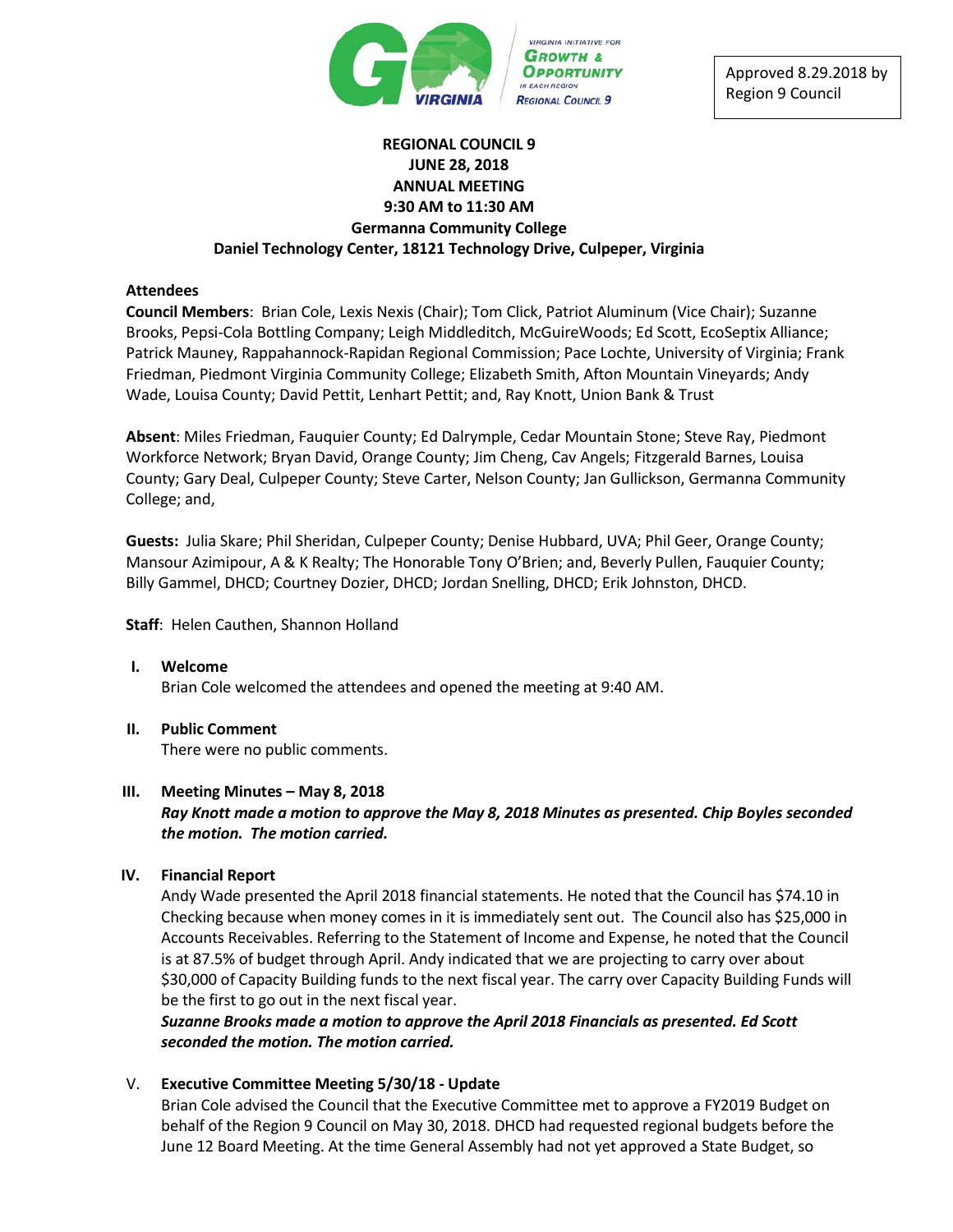DHCD requested that we create a \$250,000 Capacity Building Budget. The committee approved budget was included in the meeting packet. The Executive Committee voted that if the State Assembly allocated more funding a new meeting could be convened to change the budget.

# **VI. FY 2019 GO Virginia Region 9 Budget**

Brian Cole explained that though the Executive Committee approved a Region 9 Budget, the State Board didn't approve any regional budgets at the June 12 meeting. Additionally, the State Budget provided for Capacity Building Funds of \$361,111 instead of \$250,000. The Board voted to waive match requirement for the first \$250,000 of funding. The additional \$111,000 will have to be matched 50 cents on the dollar. DHCD has advised us that match documentation for the additional \$111,000 doesn't have to be provided at the beginning of the fiscal year. Additionally, it will be allowable to move the additional \$111,000 into the Region 9 Per Capita funds at a later date. If the funds are moved to Per Capita Funds they would have to be matched dollar for dollar, as is required for all Regional Per Capita funds.

Brian noted that the staff recommend that the Council budget the additional \$111,000 in Project Reserves to be held for future project opportunities or to park there to possibly move to regional Per Capita funds. At this time a match hasn't been identified for the additional \$111,000. Much discussion occurred over the best approach for budgeting the additional \$111,000. *David Pettit made a motion to affirm the Executive Committee vote approving the \$250,000 budget and to approve placing the additional \$111,000 in Project Reserves. Chip Boyles seconded the motion. The motion carried.* 

# **VII. Vote to Accept Appointments**

Brian noted that three Public Sector seat terms are expiring and the Slate for Public Sector Appointments is in the packet. The Slate includes:

- The Honorable Tony O'Brien of Fluvanna County to represented Elected Official from Planning District 10
- Christian Goodwin from Louisa County to represent Locality Administrators from Planning District 10, and
- Miles Friedman from Fauquier County to represent Local Economic Developers in Planning District 9.

# *Chip Boyles made a motion to accept the Slate of Public Sector Appointments. Frank Friedman seconded the motion. The motion carried.*

# **VIII. Vote for New Members**

Brian presented the Private Sector Slate for a vote, as presented by the Nominating Committee. The nominees include:

- Leigh Middleditch with McGuireWoods to complete the remaining term of one year for the open At-Large Council Member seat.
- Felix Sarfo-Kantanka with Dominion Energy for an At-Large seat for a three year term beginning on July 1, 2018.
- Mansour Azimipour with A&K Realty for a Chamber of Commerce seat for a three year term beginning on July 1, 2018.

*Brian asked for Nominations from the floor. No nominations were presented from the floor. Ray Knott made a motion to approve the Slate of Private Sector Members, as presented. Ed Scott seconded the motion. The motion carried.* 

# **IX. Vote for Officers and Executive Committee**

Brian presented the Officers and Executive Committee Slate, as provided by the Nominating Committee. He noted that the new Chair and Vice-Chair will begin service immediately following the end of the Annual Meeting. Secretary /Treasurer and At-Large Members will serve for one year beginning on July 1, 2018.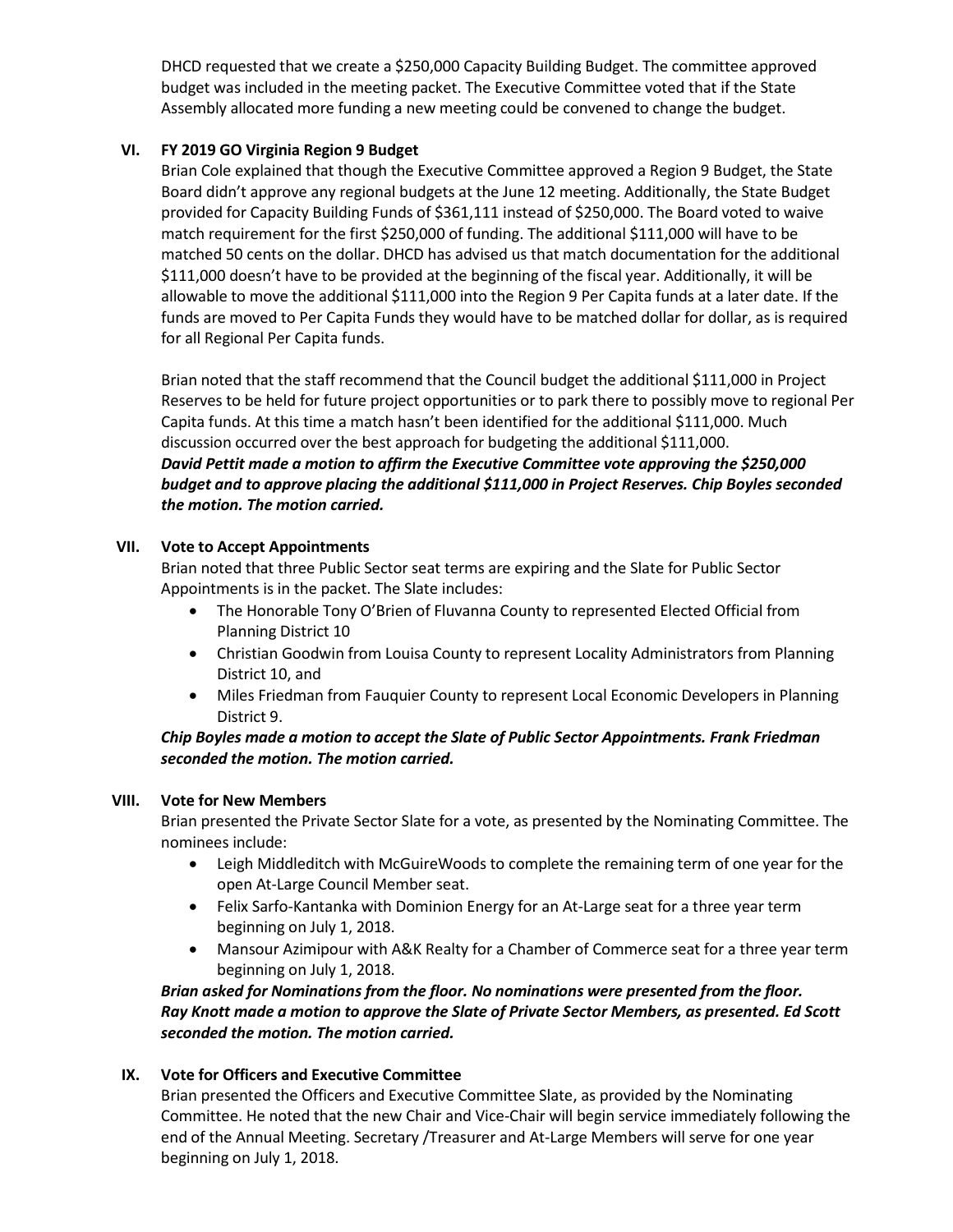- Chair, Tom Click, Patriot Industries
- Vice-Chair, Jim Cheng, CAV Angels
- Secretary/Treasurer, Andy Wade, Louisa County
- At-Large, Brian Cole, LexisNexis
- At-Large, David Pettit, Lenhart Pettit
- At-Large, Miles Friedman, Fauquier County
- At-Large, Ed Scott, Eco-Septix Alliance

# *Brian asked for Nominations from the floor. No nominations were presented from the floor. Suzanne Brooks made a motion to approve the Slate of Officers and Executive Committee, as presented. Elizabeth Smith seconded the motion. The motion carried.*

# **X. Vote to Accept Nominating Committee**

Brian noted that per the by-laws the Chair establishes a Nominating Committee at the meeting immediately preceding the Annual Meeting each year. The Nominating Committee suggest that this committee continue to serve until the new committee is appointed at the meeting immediately prior to the FY2019 Annual Meeting. A Slate for this Nominating Committee was presented. *Brian made a request for nominations from the floor. Pace Lochte volunteered for the committee. Suzanne Brooks made a motion to approve the Nominating Committee Slate with the addition of Pace Lochte. Ray Knott seconded the motion. The motion carried.*

Before moving to the next agenda item, Brian also acknowledged that Jeff Waite of Walmart will automatically join the Council as the new Piedmont Workforce Network Chair.

# **XI. Region 9 Projects**

Brian referred to the attachment in the packet that was designed to help capture the process of moving a project from Council Approval through Contract Negotiation to Implementation as well as changes in project proposals. Brian indicated that there would be three items for approval related to this attachment.

First, as discussed at the March 27, 2018 Council Meeting, David Pettit reviewed and Brian, as Chair, signed the Per Capita Funding Contract between DHCD, Region 9 and the Central Virginia Partnership. Additionally, David and Brian advanced the GWC PTEC Addendum Agreement to the next Signatory. Brian asked the Council to affirm that this process is working and should continue. A discussion ensued around the timing of meetings and the need for expediency.

# *Frank Friedman made a motion to continue this process going forward with David Pettit reviewing the contracts and the Chair signing them on behalf of the Council. Ray Knott seconded the motion. The motion carried.*

Brian reported that the CvilleBioHub project, although approved by the Region 9 Council, has not yet received Administrative Approval from DHCD. While working to address in-kind documentation issues, new partners and financial sources were developed that have strengthened the proposal. Staff is requesting approval to resubmit the application to DHCD with changes, including, increase the GO Virginia funding request from 75k to \$83,460; add \$30,000 of in-kind leadership workshops; eliminate the In-kind support that was not allowable; and, include information on potential support from the City of Charlottesville and County of Albemarle.

# *Suzanne Brooks made a motion to approve the changes requested. Patrick Mauney seconded the motion. The motion carried.*

Brian indicated that staff is also requesting approved guidelines from the Council to address similar situations when or if they arise. A discussion ensured on guidelines.

*David Pettit made a motion to allow staff to amend Council approved proposals, if needed, to better position them for Board approval as long the funding increase doesn't exceed 15% or \$20,000 and the applicant agrees to changes. Ed Scott seconded the motion. The motion carried*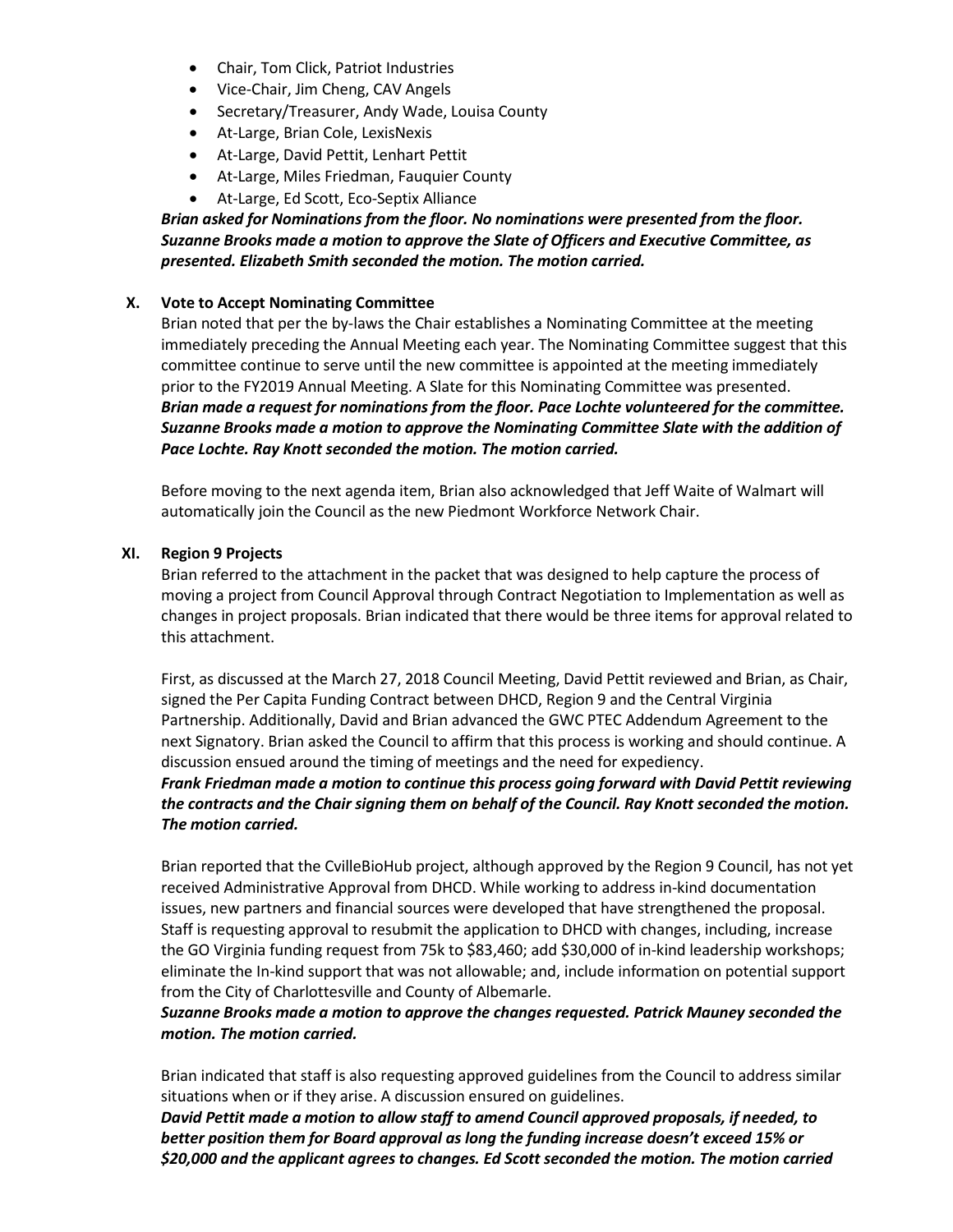# **XII. GO Virginia Guest Speaker- DHCD Director**

Brian welcomed, Erik Johnston, Director of the Department of Housing and Community Development (DHCD) since January 2018. DHCD is the state agency charged with supporting the GO Virginia Board and oversight of the GO Virginia Program statewide. Accompanying Erik were Courtney Dozier, Deputy Chief; Jordan Snelling, GO Virginia Administrator, and Billy Gammel, GO Virginia Lead.

Erik updated the Council on the increases the General Assembly passed for GO Virginia funding in FY2019 and FY2020. Erik explained that though the \$250,000 Capacity Building funding don't require a match this year, in the future it may be required. A discussion clarifying the difference between Capacity Building funding for administering regional proposals development and Enhanced Capacity Building funds which are a subset of the Per Capita project funds. Shannon Holland said she would develop a graphic to clarify the funding streams to share with the Council.

Erik emphasized that proposals must focus on creating higher paying jobs and/or the traded sector. Also, statewide there is an emphasis on Site development through Revenue Sharing Agreements now feasible due to the Collaborative Jobs Act.

Erik explained further that regional Capacity Building budgets would be reviewed at the August Board Meeting. Helen noted that by August, Region 9 would be down to around \$5,000 in remaining Capacity Building funds. It was discussed that Region 9 had already spent down the \$100,000 cash reserves. Billy Gammel said a report was missing. Shannon will follow up on outstanding reporting, if any.

### **XIII. Chair, Region 9 Update**

Brian referred to the Year End Report on Growth Plan Implementation included in the packet. The attachment highlighted successes of the previous year. The Region 9 Council approved almost \$800,000 in project funding. There is less than \$70,000 remaining in the regional Per Capita funds. The approved projects captured over \$540,000 in total locality match and leveraged almost \$1,500,000 in other funds. Also, all Growth Plan frameworks have been employed with the exception of Innovation/Entrepreneurship and all target markets have been targeted except Financial and Business Services. The Council demonstrated significant collaboration by engaging more than eleven businesses, all four institutions of higher education in our area and all localities. Cumulatively, localities have contributed \$171,000 to meet required minimum match requirements – without which most projects cannot be approved.

Brian also stated that the Executive Committee will meet on 7/16/18 to begin planning for FY2019

# **XIV. Director, Region 9 Update**

Shannon Holland noted that the next Region 9 application deadline is July 25. There are four projects in discussion and none are expected to be submitted by that date. Also, Shannon pointed out that the last Board Application deadline for 2018 has been moved to November 2, due to the Board Meeting being moved from December 18 to December 11.

# **XV. Other Business**

David Pettit presented the Financial Assistance Contract for approval. The contract was provided. *David Pettit made a motion to approve the Financial Assistance Contract. Chip Boyle seconded the motion. The motion carried.* 

Brian acknowledged the service of each of the Council Members that were rotating off the Council on July 1. They were Suzanne Jessup Brooks, PepsiCola Bottling; The Honorable Fitzgerald Barnes, Louisa County; Steve Carter, Nelson County, and Steve Ray, IslerDare.